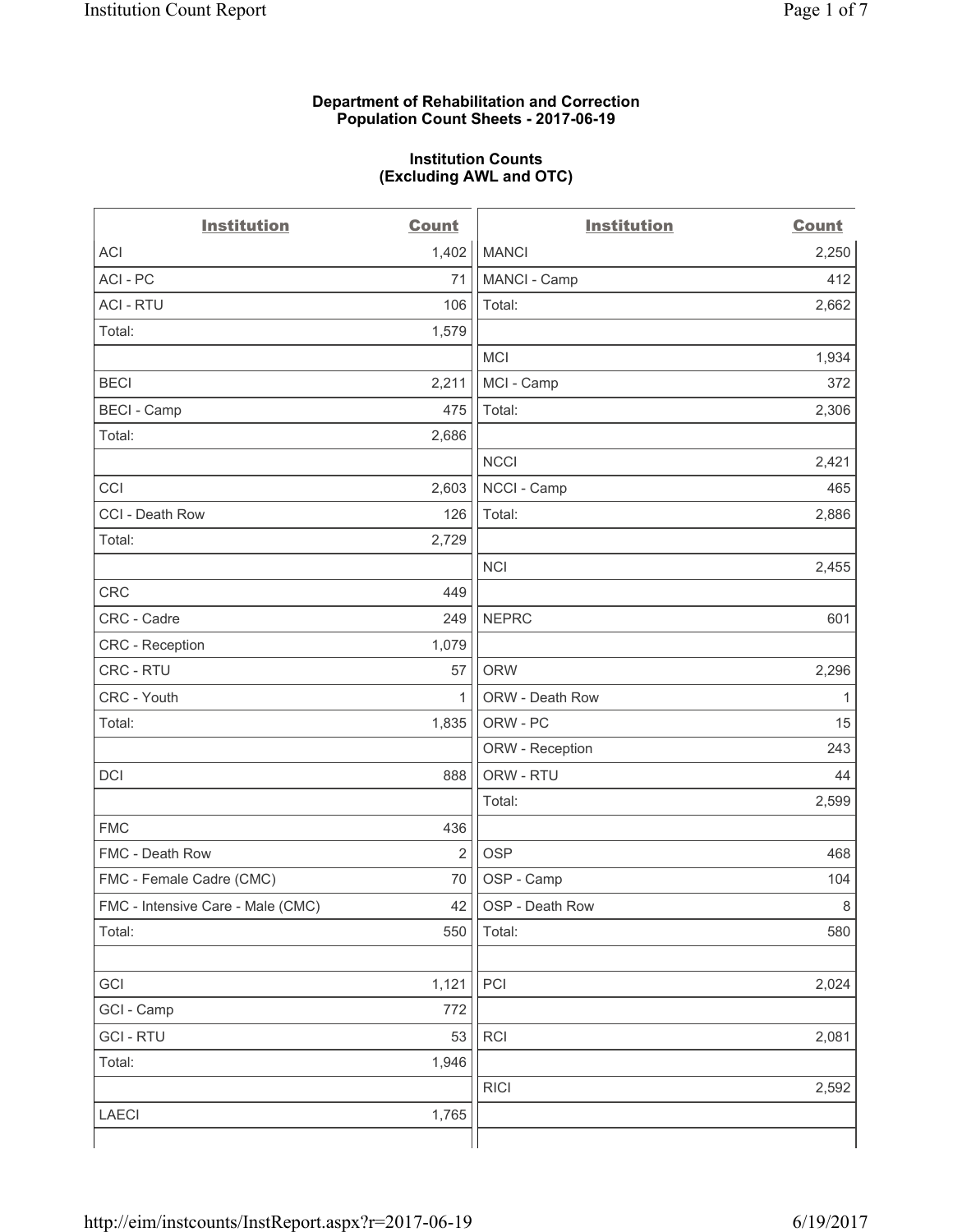|                          |       | SCI            |                          | 2,056  |
|--------------------------|-------|----------------|--------------------------|--------|
| LECI                     | 2,108 |                |                          |        |
| LECI - Camp              | 190   | SOCF           |                          | 1,227  |
| Total:                   | 2,298 | SOCF - RTU     |                          | 58     |
|                          |       | Total:         |                          | 1,285  |
| LOCI                     | 2,246 |                |                          |        |
|                          |       | <b>TCI</b>     |                          | 1,072  |
| LORCI                    | 253   | TCI - Camp     |                          | 437    |
| LORCI - Cadre            | 169   | Total:         |                          | 1,509  |
| <b>LORCI - Reception</b> | 1,009 |                |                          |        |
| Total:                   | 1,431 | <b>TOCI</b>    |                          | 858    |
|                          |       | TOCI - PC      |                          | 101    |
| <b>MACI</b>              | 1,126 | Total:         |                          | 959    |
| MACI - Minimum           | 1,291 |                |                          |        |
| Total:                   | 2,417 | <b>WCI</b>     |                          | 1,160  |
|                          |       | <b>WCI-RTU</b> |                          | 89     |
|                          |       | Total:         |                          | 1,249  |
|                          |       |                | <b>Total Population:</b> | 50,214 |

\* The Total Population includes 30 Offenders with Reason Codes 30 & 31. \*\* The Total Population includes 40 Offenders with Reason Code 0A.

# **Male Population by Security Level (Include AWL and Exclude OTC)**

| $\cdot$<br><b>Security Level</b> | <b>Body</b> | . .<br><b>AWL</b> | $(-OTC)$ | <b>Total</b> |
|----------------------------------|-------------|-------------------|----------|--------------|
| Total Level 5                    | 75          | $\overline{2}$    |          | 76           |
| Total Level 4                    | 2,056       | 32                | 26       | 2,062        |
| Total Level 3                    | 11,751      | 141               | 105      | 11,787       |
| Total Level 2                    | 16,078      | 239               | 172      | 16,145       |
| <b>Total Level 1</b>             | 15,861      | 166               | 85       | 15,942       |
| <b>Total Death Row</b>           | 137         |                   |          | 138          |
| <b>Total Male</b>                | 45,958      | 581               | 389      | 46,150       |

# **Female Population by Institution (Include AWL and Exclude OTC)**

| <b>Institution</b>       | <b>Body</b> | <b>AWL</b> | $(-OTC)$ | <b>Total</b> |
|--------------------------|-------------|------------|----------|--------------|
| <b>DCI</b>               | 887         | 9          | 6        | 890          |
| <b>FMC</b>               | 23          |            | 0        | 25           |
| FMC - Female Cadre (CMC) | 70          |            |          | 71           |
| <b>NEPRC</b>             | 601         |            | 10       | 608          |
| <b>ORW</b>               | 2,295       | 47         | 29       | 2,313        |
|                          |             |            |          |              |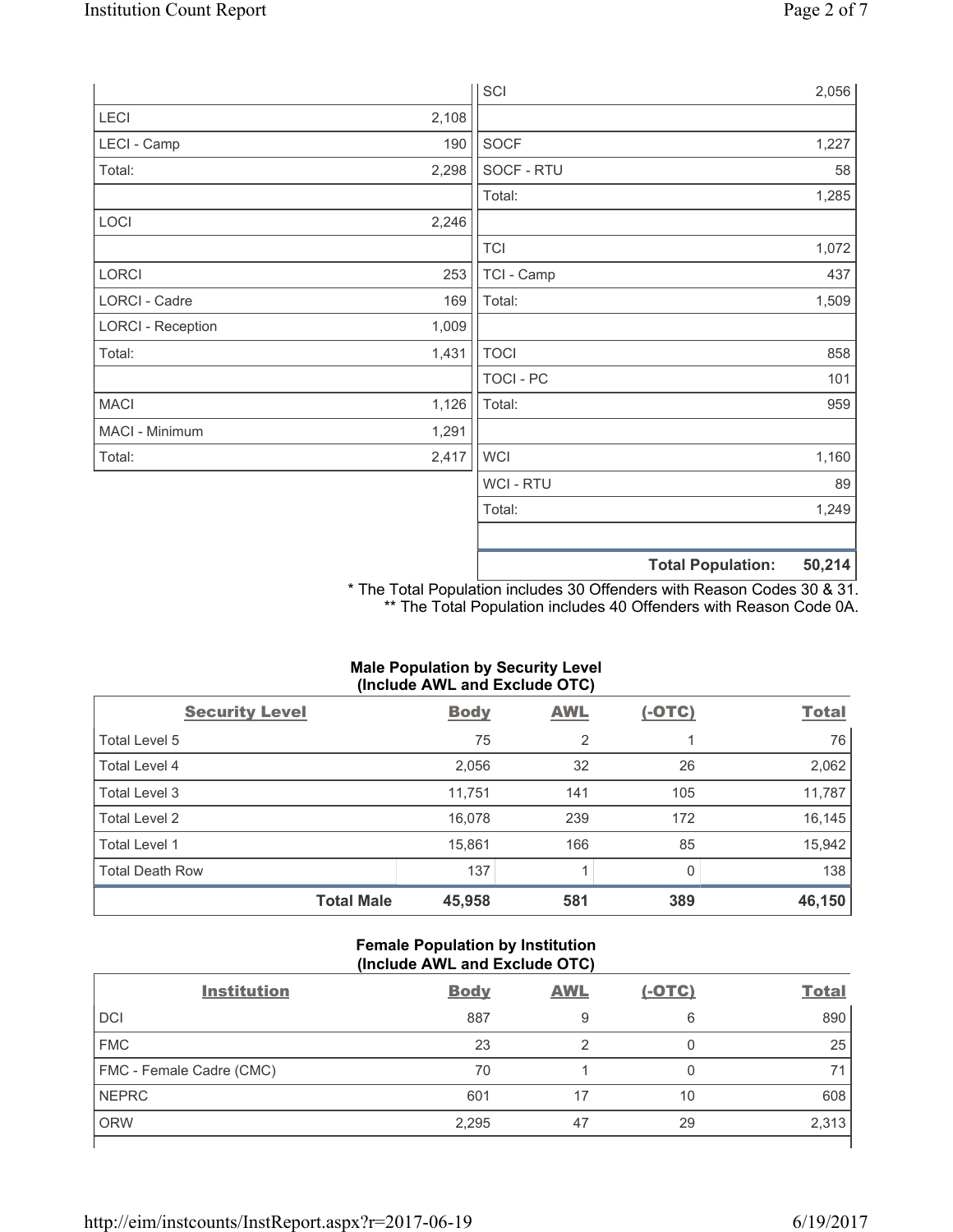| <b>ORW</b> - Death Row |                          |        | 0   |     |        |
|------------------------|--------------------------|--------|-----|-----|--------|
| ORW - PC               |                          | 15     | 0   |     | 15     |
| <b>ORW</b> - Reception |                          | 243    |     |     | 243    |
| l ORW - RTU            |                          | 44     |     |     | 44     |
|                        | <b>Total Female</b>      | 4,179  | 76  | 45  | 4,210  |
|                        |                          |        |     |     |        |
|                        | <b>Total Population:</b> | 50,137 | 657 | 434 | 50,360 |

# **Male Population by Institution: Security Level 5 (Include AWL and Exclude OTC)**

|              | <b>Institution</b>   | <b>Body</b> | <b>AWL</b> | $(-OTC)$ | <b>Total</b> |
|--------------|----------------------|-------------|------------|----------|--------------|
| <b>LECI</b>  |                      |             | 0          |          |              |
| <b>MACI</b>  |                      |             | 0          |          |              |
| <b>MANCI</b> |                      |             | 0          |          |              |
| <b>OSP</b>   |                      | 58          |            |          | 58           |
| <b>SOCF</b>  |                      | 9           |            |          | 10           |
| SOCF - RTU   |                      | 4           | 0          |          | 4            |
| <b>TOCI</b>  |                      |             |            |          |              |
|              | <b>Total Level 5</b> | 75          |            |          | 76           |

# **Male Population by Institution: Security Level 4 (Include AWL and Exclude OTC)**

| <b>Institution</b>       | <b>Body</b>      | <b>AWL</b>                | $(-OTC)$            | <b>Total</b>              |
|--------------------------|------------------|---------------------------|---------------------|---------------------------|
| ACI                      | $\boldsymbol{9}$ | 1                         | 1                   | $\boldsymbol{9}$          |
| CCI                      | 1                | $\mathbf 0$               | $\mathbf 0$         | 1                         |
| ${\sf CRC}$              | 21               | $\mathbf 0$               | $\boldsymbol{0}$    | 21                        |
| CRC - Reception          | $\sqrt{3}$       | $\mathsf{O}\xspace$       | $\mathsf{O}\xspace$ | $\ensuremath{\mathsf{3}}$ |
| <b>FMC</b>               | 1                | $\mathsf{O}\xspace$       | $\mathbf 0$         | 1                         |
| GCI                      | $\overline{2}$   | $\mathsf{O}\xspace$       | $\boldsymbol{0}$    | $\sqrt{2}$                |
| LECI                     | 17               | $\mathsf{O}\xspace$       | 0                   | 17                        |
| LOCI                     | 3                | $\mathsf{O}\xspace$       | $\mathsf{0}$        | 3                         |
| LORCI                    | 15               | $\mathsf{O}\xspace$       | $\boldsymbol{0}$    | 15                        |
| <b>LORCI - Reception</b> | 8                | $\mathsf{O}\xspace$       | $\mathbf 0$         | $\,8\,$                   |
| <b>MACI</b>              | 34               | $\overline{2}$            | $\mathbf{1}$        | 35                        |
| <b>MANCI</b>             | 29               | $\mathbf{1}$              | 1                   | 29                        |
| <b>MCI</b>               | 1                | $\mathbf 0$               | $\mathbf 0$         | 1                         |
| <b>NCCI</b>              | $\overline{4}$   | 0                         | 0                   | $\overline{4}$            |
| <b>OSP</b>               | 400              | $\ensuremath{\mathsf{3}}$ | 3                   | 400                       |
| RCI                      | 16               | $\mathbf 0$               | $\mathbf 0$         | 16                        |
| <b>RICI</b>              | 8                | $\mathbf 0$               | $\boldsymbol{0}$    | $\,8\,$                   |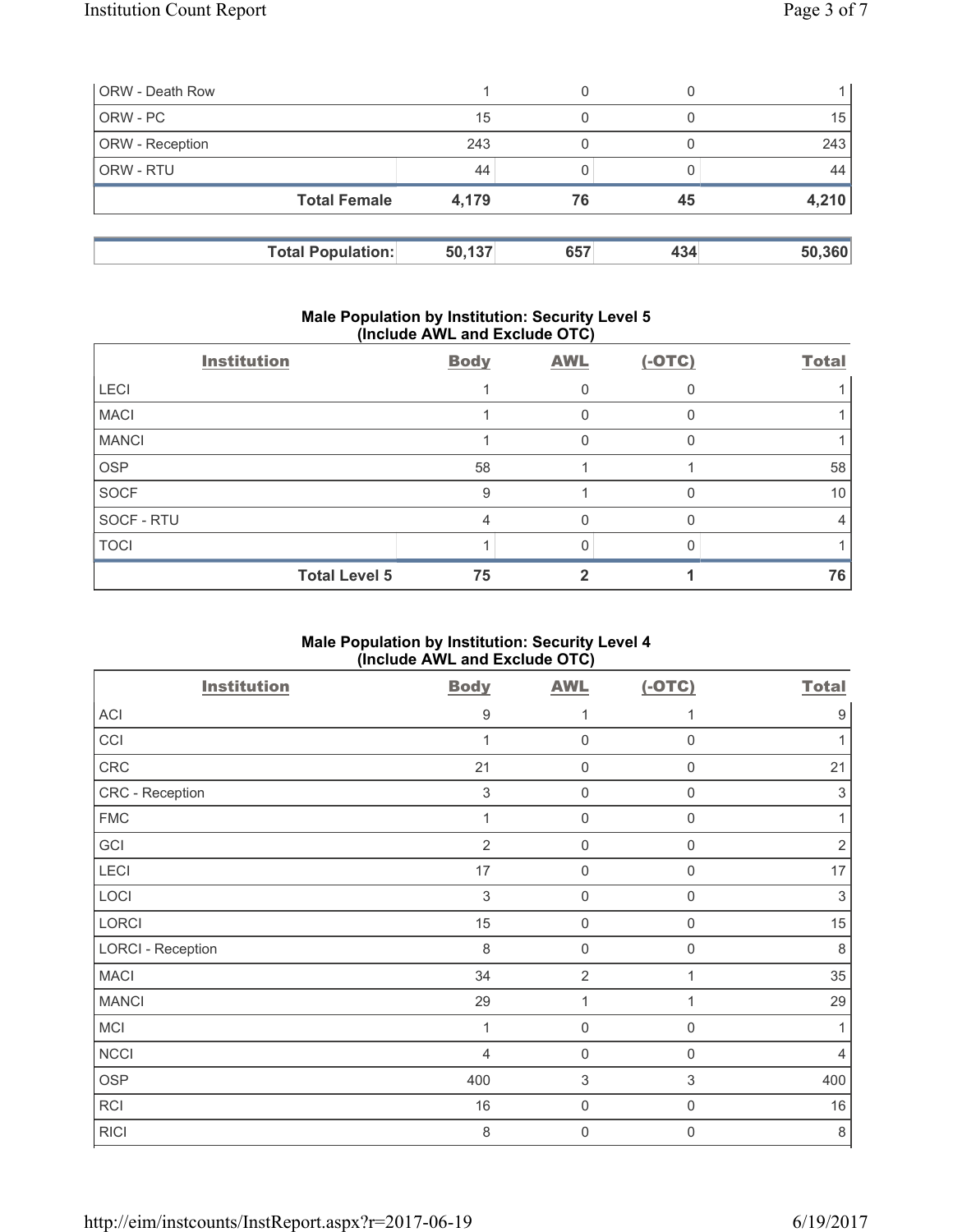| SOCF                 | 1,212 | 19 | 15 | 1,216 |
|----------------------|-------|----|----|-------|
| SOCF - RTU           | 53    |    |    | 53    |
| <b>TCI</b>           | 3     |    |    |       |
| <b>TOCI</b>          | 179   | 6  | 5  | 180   |
| <b>TOCI - PC</b>     | 20    |    |    | 20    |
| <b>WCI</b>           | 17    |    |    | 17    |
| <b>Total Level 4</b> | 2,056 | 32 | 26 | 2,062 |

### **Male Population by Institution: Security Level 3 (Include AWL and Exclude OTC)**

| <b>Institution</b>                | <b>Body</b>      | <b>AWL</b>          | $(-OTC)$            | <b>Total</b>             |
|-----------------------------------|------------------|---------------------|---------------------|--------------------------|
| <b>ACI</b>                        | 18               | 0                   | 0                   | 18                       |
| ACI-PC                            | $\mathbf{1}$     | $\mathsf 0$         | $\mathsf{O}\xspace$ | $\mathbf{1}$             |
| <b>BECI</b>                       | $\mathbf{1}$     | $\mathsf{O}\xspace$ | $\mathsf{O}\xspace$ | $\mathbf{1}$             |
| CCI                               | $\,6\,$          | $\mathsf 0$         | $\mathsf{O}\xspace$ | $\,6$                    |
| CRC                               | 76               | 5                   | 5                   | 76                       |
| CRC - Cadre                       | 139              | $\mathsf{O}\xspace$ | $\mathsf{O}\xspace$ | 139                      |
| CRC - Reception                   | 729              | 10                  | $\,6\,$             | 733                      |
| CRC - RTU                         | 53               | $\mathbf 0$         | $\mathsf{O}\xspace$ | 53                       |
| <b>FMC</b>                        | $\overline{7}$   | $\mathbf 0$         | $\mathsf{O}\xspace$ | $\overline{\mathcal{I}}$ |
| FMC - Intensive Care - Male (CMC) | $\mathfrak{S}$   | $\mathsf{O}\xspace$ | $\mathsf 0$         | $\mathbf{3}$             |
| <b>LAECI</b>                      | $\mathbf{1}$     | $\mathsf{O}\xspace$ | $\mathsf{O}\xspace$ | $\mathbf{1}$             |
| LECI                              | 2,077            | 16                  | 13                  | 2,080                    |
| LOCI                              | $\overline{4}$   | $\mathbf 0$         | $\mathsf{O}\xspace$ | $\overline{4}$           |
| LORCI                             | 32               | 25                  | 22                  | 35                       |
| <b>LORCI - Cadre</b>              | 103              | $\mathsf 0$         | $\mathsf 0$         | 103                      |
| <b>LORCI - Reception</b>          | 452              | 3                   | 3                   | 452                      |
| <b>MACI</b>                       | 1,033            | 6                   | 3                   | 1,036                    |
| <b>MANCI</b>                      | 2,189            | 31                  | 20                  | 2,200                    |
| MCI                               | $\mathbf{1}$     | $\mathbf 0$         | $\mathsf{O}\xspace$ | $\mathbf 1$              |
| <b>NCCI</b>                       | $\sqrt{5}$       | $\mathbf 1$         | $\mathbf{1}$        | $\sqrt{5}$               |
| <b>NCI</b>                        | $\overline{2}$   | $\mathsf{O}\xspace$ | $\mathsf{O}\xspace$ | $\overline{2}$           |
| <b>OSP</b>                        | $\boldsymbol{9}$ | $\mathsf{O}\xspace$ | $\mathsf{O}\xspace$ | $\hbox{9}$               |
| OSP - Camp                        | $\mathbf{1}$     | $\mathbf 0$         | $\mathsf 0$         | $\mathbf{1}$             |
| PCI                               | 30               | $\sqrt{2}$          | $\mathsf{O}\xspace$ | 32                       |
| <b>RCI</b>                        | 1,898            | 20                  | 16                  | 1,902                    |
| <b>RICI</b>                       | $\mathbf{1}$     | $\mathbf 0$         | $\mathsf{O}\xspace$ | $\mathbf{1}$             |
| <b>SOCF</b>                       | $\overline{4}$   | $\mathsf{O}\xspace$ | $\mathsf{O}\xspace$ | $\overline{4}$           |
| SOCF - RTU                        | $\mathbf{1}$     | $\mathbf 0$         | $\mathsf{O}\xspace$ | $\mathbf{1}$             |
| <b>TCI</b>                        | 1,022            | 10                  | $\boldsymbol{9}$    | 1,023                    |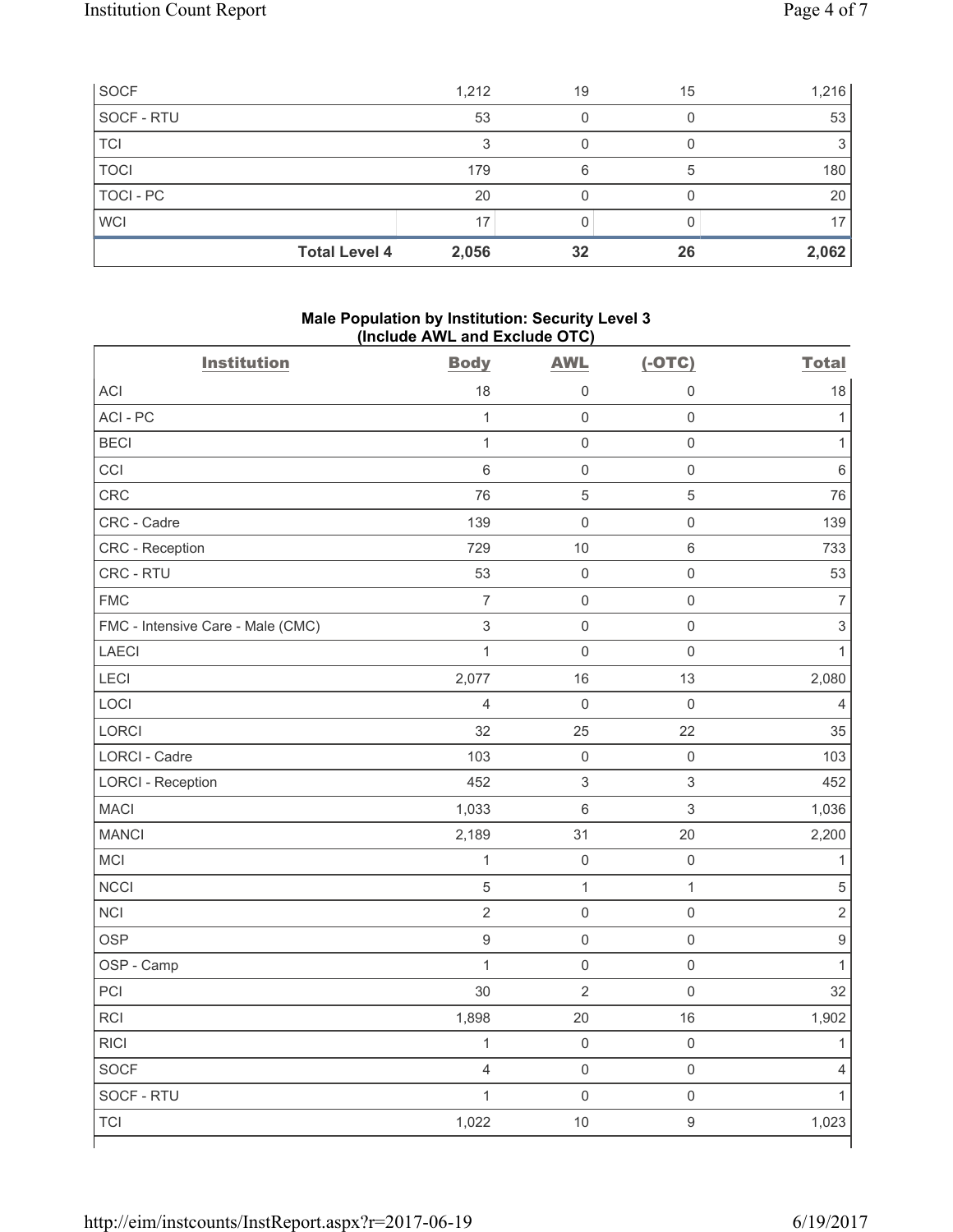| TCI - Camp  |                      |        |     |     |        |
|-------------|----------------------|--------|-----|-----|--------|
| <b>TOCI</b> |                      | 552    |     |     | 554    |
| TOCI - PC   |                      | 81     |     |     | 81     |
| <b>WCI</b>  |                      | 1,131  | 9   |     | 1,134  |
| WCI-RTU     |                      | 88     |     |     | 88     |
|             | <b>Total Level 3</b> | 11,751 | 141 | 105 | 11,787 |

# **Male Population by Institution: Security Level 2 (Include AWL and Exclude OTC)**

| <b>Institution</b>                | <b>Body</b>               | <b>AWL</b>          | $(-OTC)$            | <b>Total</b>              |
|-----------------------------------|---------------------------|---------------------|---------------------|---------------------------|
| <b>ACI</b>                        | 693                       | 8                   | 4                   | 697                       |
| ACI-PC                            | 67                        | $\mathsf 0$         | $\mathbf 0$         | 67                        |
| <b>ACI - RTU</b>                  | 70                        | $\mathbf 0$         | $\mathsf 0$         | 70                        |
| <b>BECI</b>                       | 1,405                     | 20                  | 13                  | 1,412                     |
| CCI                               | 1,880                     | 16                  | 12                  | 1,884                     |
| <b>CRC</b>                        | 182                       | $\sqrt{5}$          | $\overline{2}$      | 185                       |
| CRC - Cadre                       | 110                       | $\mathsf{O}\xspace$ | $\mathsf 0$         | 110                       |
| CRC - Reception                   | 206                       | $\,8\,$             | $\overline{7}$      | 207                       |
| CRC - RTU                         | $\ensuremath{\mathsf{3}}$ | $\mathsf{O}\xspace$ | $\mathsf{O}\xspace$ | $\ensuremath{\mathsf{3}}$ |
| CRC - Youth                       | $\mathbf{1}$              | $\mathsf{O}\xspace$ | $\mathsf 0$         | 1                         |
| <b>FMC</b>                        | 10                        | $\mathbf{1}$        | $\mathsf{O}\xspace$ | 11                        |
| FMC - Intensive Care - Male (CMC) | 14                        | $\mathsf{O}\xspace$ | $\mathsf 0$         | 14                        |
| GCI                               | 571                       | $\overline{4}$      | $\overline{2}$      | 573                       |
| <b>GCI-RTU</b>                    | 37                        | $\mathbf 0$         | $\mathsf{O}\xspace$ | 37                        |
| <b>LAECI</b>                      | 1,087                     | 24                  | 22                  | 1,089                     |
| LECI                              | $\overline{4}$            | $\mathsf{O}\xspace$ | $\mathsf{O}\xspace$ | 4                         |
| LOCI                              | 1,213                     | 10                  | $\overline{7}$      | 1,216                     |
| LORCI                             | 138                       | 23                  | 23                  | 138                       |
| LORCI - Cadre                     | 49                        | $\mathsf{O}\xspace$ | $\mathsf 0$         | 49                        |
| <b>LORCI - Reception</b>          | 342                       | $\,6\,$             | $\overline{4}$      | 344                       |
| <b>MACI</b>                       | 58                        | $\mathbf 1$         | $\mathbf{1}$        | 58                        |
| <b>MANCI</b>                      | 13                        | $\mathsf{O}\xspace$ | $\mathsf{O}\xspace$ | 13                        |
| MCI                               | 1,492                     | 16                  | $\mathsf 9$         | 1,499                     |
| MCI - Camp                        | $\mathbf{1}$              | $\mathbf 0$         | $\mathbf 0$         | 1                         |
| <b>NCCI</b>                       | 1,420                     | 25                  | 18                  | 1,427                     |
| $\sf NCI$                         | 1,699                     | 27                  | 22                  | 1,704                     |
| PCI                               | 698                       | $10$                | $\overline{4}$      | 704                       |
| RCI                               | 167                       | $\mathbf{1}$        | $\mathsf 0$         | 168                       |
| <b>RICI</b>                       | 1,500                     | 24                  | 14                  | 1,510                     |
| SCI                               | 933                       | $10$                | $\,8\,$             | 935                       |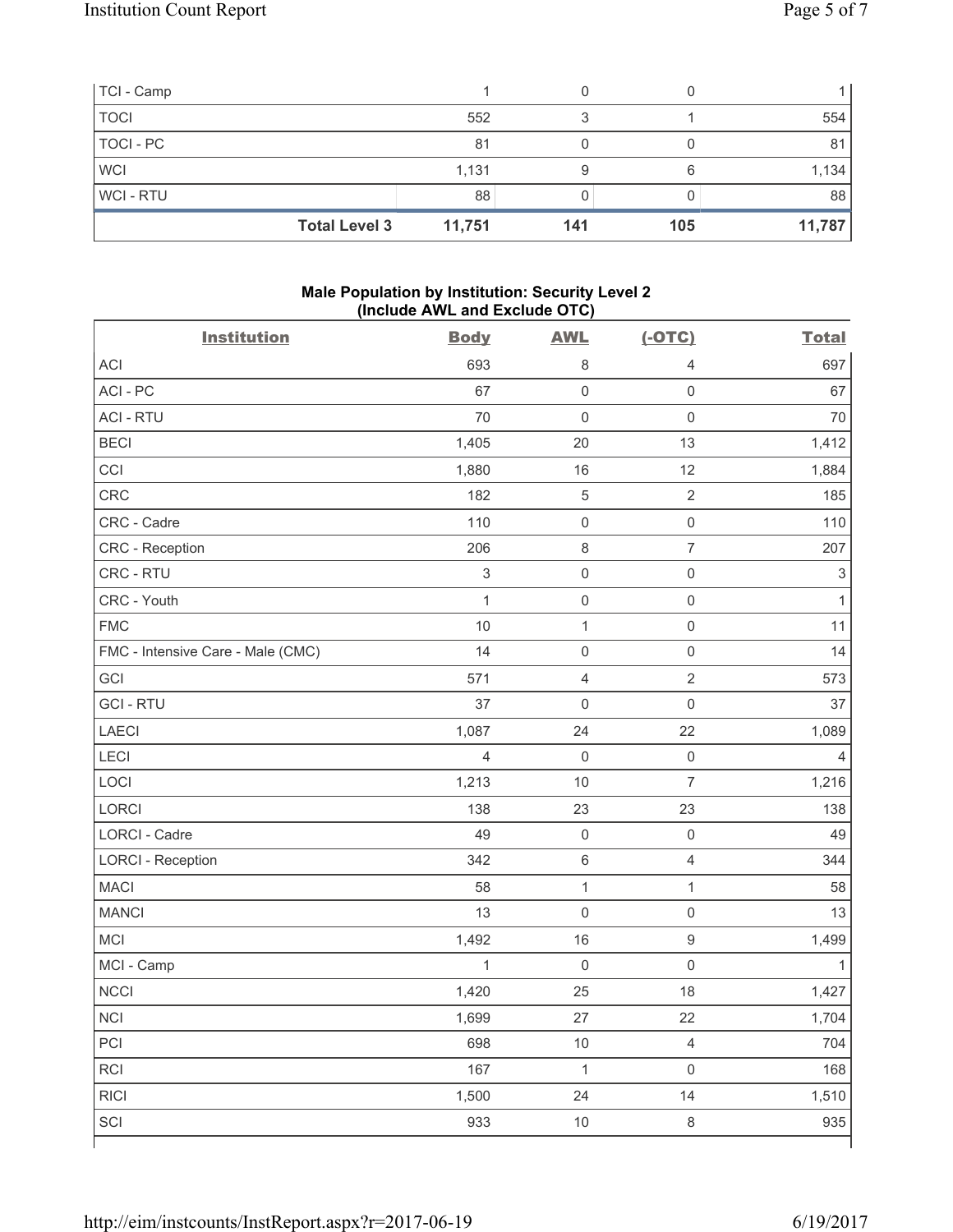| <b>Total Level 2</b> | 16,078 | 239 | 172 | 16, 145 |
|----------------------|--------|-----|-----|---------|
| <b>WCI-RTU</b>       |        |     |     |         |
| <b>WCI</b>           | 11     |     |     |         |
| <b>TCI</b>           |        |     |     |         |
| <b>SOCF</b>          |        |     |     |         |

### **Male Population by Institution: Security Level 1 (Include AWL and Exclude OTC)**

| <b>Institution</b>                | <b>Body</b>               | <b>AWL</b>              | $(-OTC)$            | <b>Total</b> |
|-----------------------------------|---------------------------|-------------------------|---------------------|--------------|
| <b>ACI</b>                        | 682                       | 7                       | 1                   | 688          |
| ACI-PC                            | $\ensuremath{\mathsf{3}}$ | $\mathsf 0$             | $\mathsf{O}\xspace$ | 3            |
| <b>ACI - RTU</b>                  | 36                        | $\mathsf 0$             | $\mathsf{O}\xspace$ | 36           |
| <b>BECI</b>                       | 805                       | $\boldsymbol{9}$        | 5                   | 809          |
| <b>BECI - Camp</b>                | 475                       | $\mathsf 0$             | $\mathsf 0$         | 475          |
| CCI                               | 715                       | $\overline{7}$          | $\overline{2}$      | 720          |
| CRC                               | 106                       | $\overline{c}$          | $\overline{2}$      | 106          |
| <b>CRC</b> - Reception            | 137                       | $\overline{4}$          | $\overline{4}$      | 137          |
| CRC - RTU                         | 1                         | $\mathbf 0$             | $\mathsf{O}\xspace$ | $\mathbf{1}$ |
| <b>FMC</b>                        | 393                       | 5                       | $\mathbf{1}$        | 397          |
| FMC - Intensive Care - Male (CMC) | 25                        | 0                       | $\mathsf{O}\xspace$ | 25           |
| GCI                               | 548                       | 18                      | $\,$ 5 $\,$         | 561          |
| GCI - Camp                        | 772                       | $\mathsf 0$             | $\mathsf 0$         | 772          |
| <b>GCI-RTU</b>                    | 16                        | $\mathbf{1}$            | $\mathsf{O}\xspace$ | 17           |
| <b>LAECI</b>                      | 677                       | $10$                    | $\,8\,$             | 679          |
| LECI                              | 9                         | $\mathbf 0$             | $\mathsf{O}\xspace$ | $9\,$        |
| LECI - Camp                       | 190                       | $\mathsf 0$             | $\mathsf 0$         | 190          |
| LOCI                              | 1,026                     | $\sqrt{2}$              | $\mathsf{O}\xspace$ | 1,028        |
| <b>LORCI</b>                      | 68                        | 5                       | 5                   | 68           |
| LORCI - Cadre                     | 17                        | $\mathbf 0$             | $\mathsf{O}\xspace$ | 17           |
| <b>LORCI - Reception</b>          | 207                       | $\overline{7}$          | 5                   | 209          |
| MACI - Minimum                    | 1,291                     | 6                       | 1                   | 1,296        |
| <b>MANCI</b>                      | 18                        | 5                       | $\mathsf 3$         | 20           |
| MANCI - Camp                      | 412                       | $\overline{\mathbf{c}}$ | $\mathbf{1}$        | 413          |
| MCI                               | 440                       | 4                       | $\mathbf{1}$        | 443          |
| MCI - Camp                        | 371                       | $\mathbf{1}$            | $\mathbf{1}$        | 371          |
| <b>NCCI</b>                       | 992                       | 8                       | $\,6\,$             | 994          |
| NCCI - Camp                       | 465                       | $\overline{2}$          | $\overline{2}$      | 465          |
| <b>NCI</b>                        | 752                       | $\boldsymbol{9}$        | $\overline{4}$      | 757          |
| <b>OSP</b>                        | $\mathbf{1}$              | $\mathbf{1}$            | $\mathbf{1}$        | $\mathbf{1}$ |
| OSP - Camp                        | 103                       | $\mathbf 1$             | $\mathbf{1}$        | 103          |